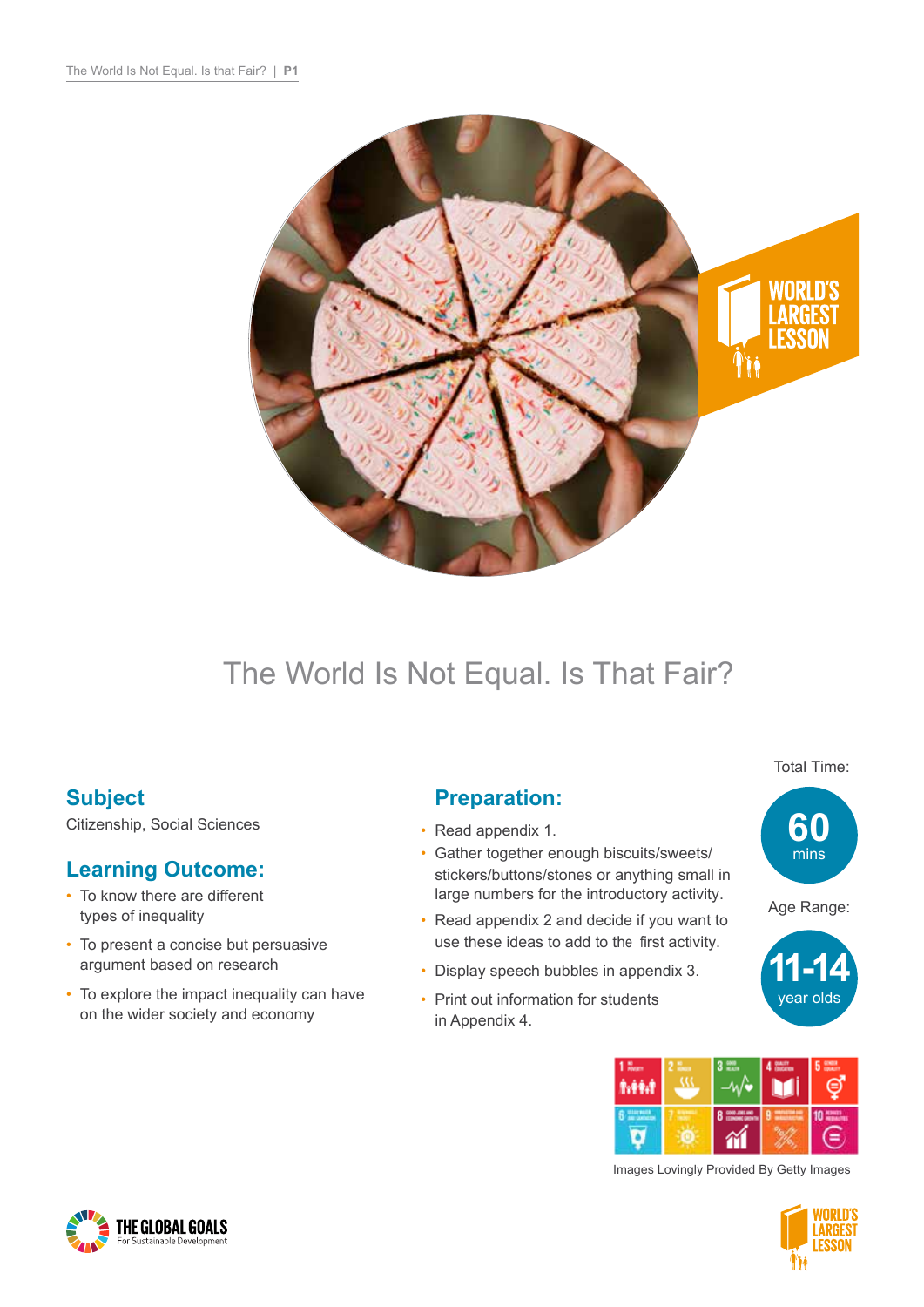World's Largest Lesson is a collaborative education project to support the announcement of the United Nations Global Goals for Sustainable Development. The project is living proof of the importance of Global Goal 17 "Partnerships for the Goals" and would not have been possible without the help of all of our partners working with us and with each other.

Thanks to our Founding Team:



Lesson plans created in collaboration with Think Global www.think-global.org.uk. Promoting learning for a just and sustainable world.



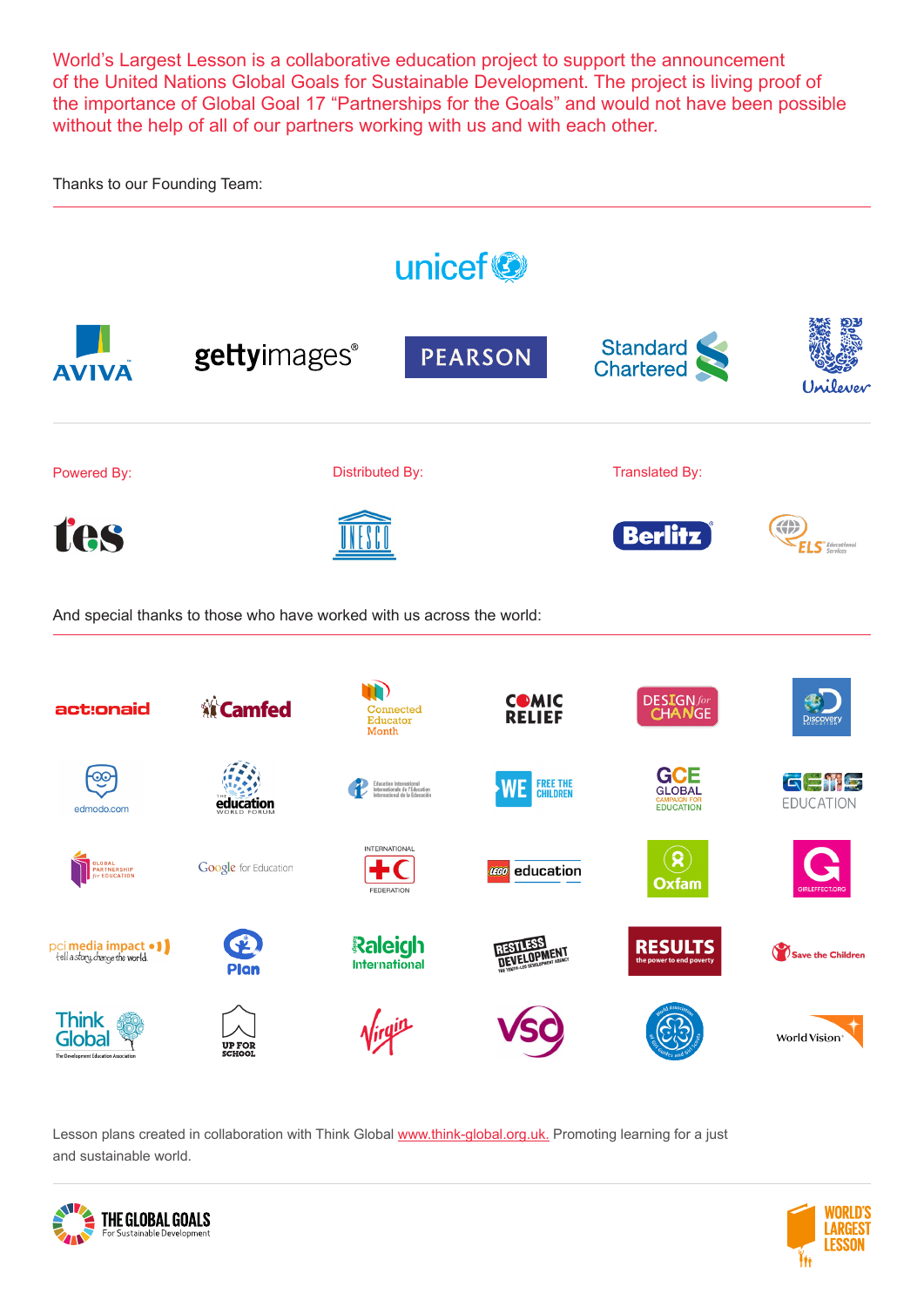### Learning Activity

As students enter the room distribute a number of sweets/biscuits/stickers unevenly. Some students should have a lot, some students have none. Keep a majority of the sweets/biscuits/stickers for yourself.

When all the students are seated ask the question: "Is this fair?" Encourage students to discuss this as a class. Ask the students to discuss how they feel about the amount of sweets/biscuits/stickers they have.

Explain to the students that you have the most because you are the oldest.

Ask students if they think this is fair and should you redistribute the sweets/biscuits stickers on this basis?

Introduce the idea o social inequality as the subject or this lesson. This definition might be useful "*a situation in which people are not equal because some groups have more opportunities, power, money, etc than others*" (source: MacMillan dictionary)

### Differentiation and Alternatives

In order to encourage further discussion about inequality, consider extending the activity. Appendix 2 details one person's experience of running an extended lesson of this type using sweets to introduce the idea of inequality to students. It is written up in detail here:

http://www.theguardian.com/teacher-network/2015/jan/28/teach-students-equality-smarties

#### Learning Activity

Present students with the true or false statements about the various forms of inequality from appendix 3. Ask students to work individually to decide whether each statement is true or false.

Now present students with the actual answers. Follow this with a discussion about the statements.

- Were there any statements that surprised students?
- Were there any statements about which they thought the situation should be changed?
- What do all of the statements have in common?

Use the last question to lead to an introduction of how inequality can have many different forms.

#### Learning Activity

Display the speech bubbles (appendix 3) from the six activists stuck around the room. Ask students to read the statements and stand next to the one they most identify or agree with.

Ask some students to explain their choices.









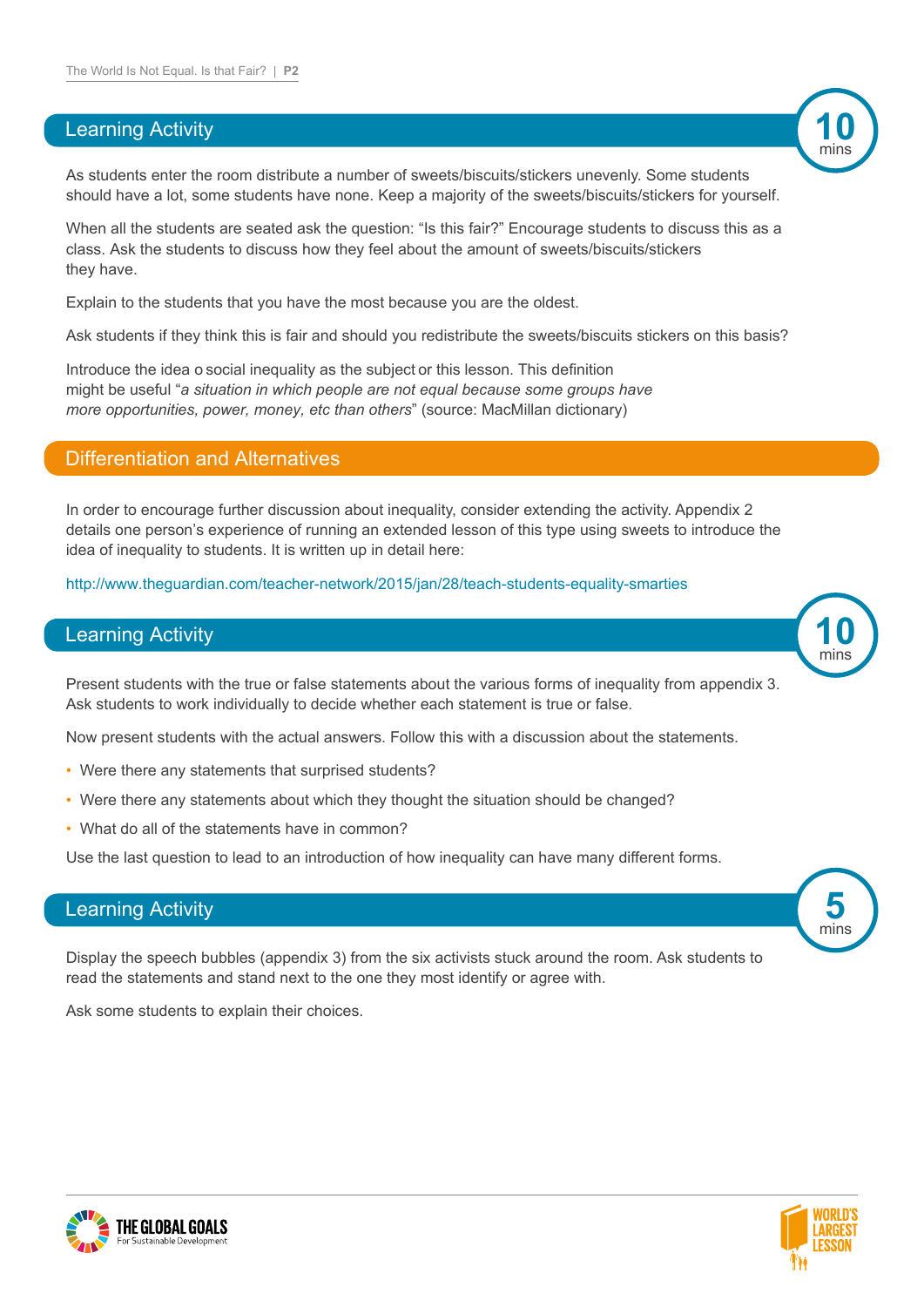### Learning Activity

Split students into small groups to prepare a presentation about an area of inequality (you could assign people depending on the activist they stood next to in the previous activity, but this requires an even spread of students). Students can use the information in appendix 4, and other sources of information they have access to – newspapers, the internet, etc.

Each presentation should last one minute and should explain why the inequality is a serious issue.

### Differentiation and Alternatives

Students could turn the factsheets in appendix 4 into a short day-in-the-life of a person who experiences the inequality. They should describe what it might be like for that person, the difficulties the person might face, daily struggles, problems they foresee in their future, etc.

This activity should be handled sensitively, to avoid stereotyping groups of people.

#### Learning Activity

After listening to the presentations ask students to vote for the inequality they feel requires the most action and would like to think about more about as a class.

Students cannot vote for the inequality they presented on.

In their small groups, ask students to create an 'impact chain' for the inequality the class voted for. Students should write down all of the impacts they can think of that will come about as a result of the inequality.

Guide students by asking them to think about impacts on individuals, family, local community, the whole country and globally. They could also think about impacts economically, socially, politically and environmentally.

An example for unequal access to green spaces might be –

- People are less healthy as they are surrounded by buildings and vehicles.
- People are less healthy as they have less space to exercise.
- Children do not learn about plants, wildlife and the seasons.
- Children do not have free and safe places to play.
- Pavements are dirty as people do not have a place to walk their dogs.
- More money spent on healthcare as people are less healthy and get sick more.
- Families who live in smaller homes become more stressed and unhappy as they do not have a space to relax.
- More flooding as rain enters the drainage system and flows to rivers more quickly, without grass and trees to slow it down.







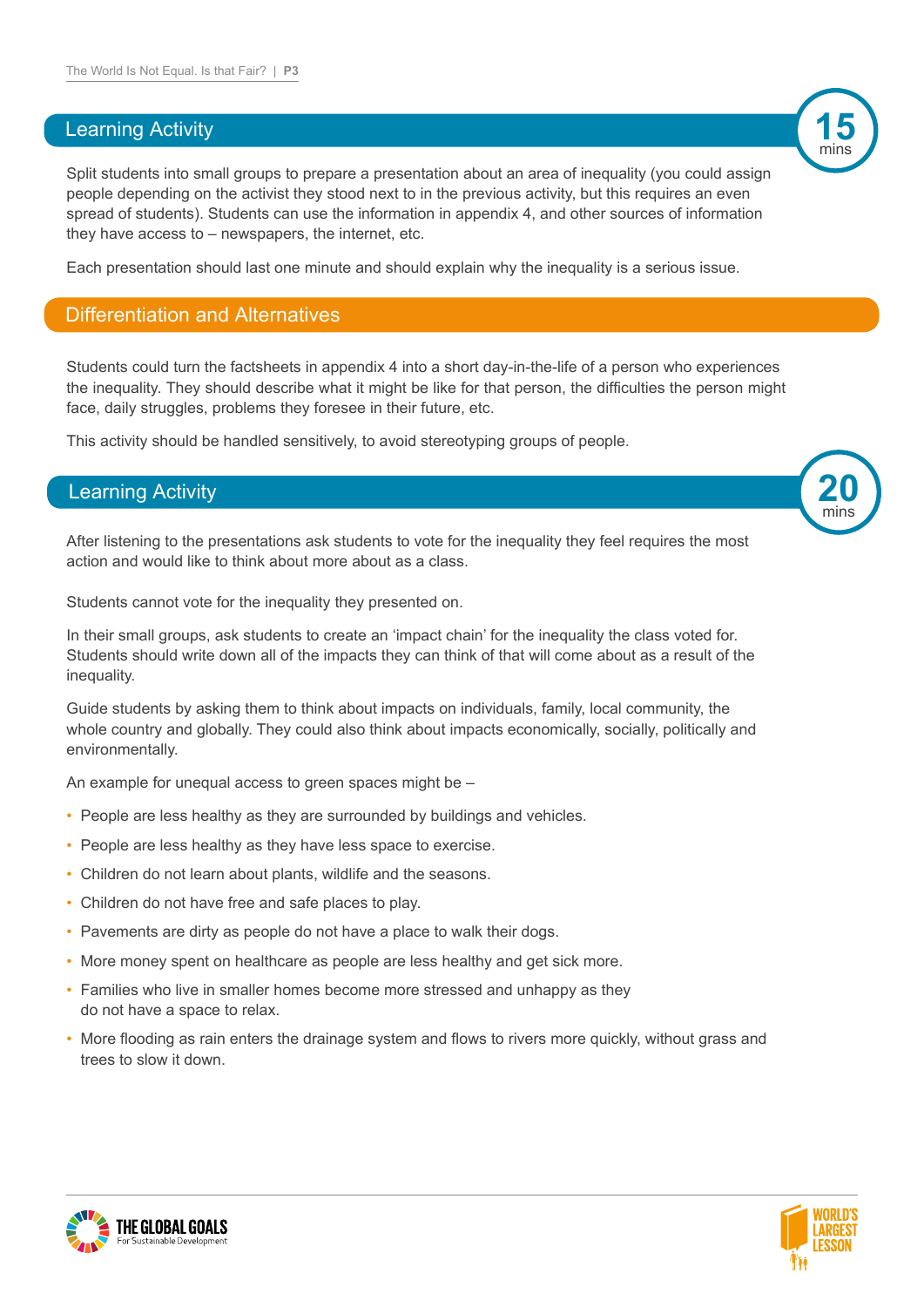### Learning Activity

Ask students to complete the sentence "To me, inequality means......"

You could structure this by limiting the number of words they use or by insisting they include a real world example.

### Extension or Homework Activity

Ask students to identify something that represents inequality in their local area, even something they see on their journey home from school. They could either take a photo or write a short description of it and describe the impact of that inequality.

For example:

- Bushes and hedges growing over the pavement which would hamper the progress of the visually impaired
- Steps up to a public building or space which would hamper the progress of those in wheelchairs, with pushchairs, or people who have difficulty walking
- Shops or green spaces that are only accessible by car, meaning those who rely on public transport cannot access them (a majority of these are often elderly or unemployed)

### **Take Action for the Global Goals**

As an educator you have the power to channel students' positive energies and help them believe that they are not helpless, that change is possible, and that they can drive it. The Design for Change "I Can" School Challenge invites children to take action, make change for themselves and share it with children across the world.

Visit **www.dfcworld.com** to get started.

To download a Design for Change lesson pack or a simple advice pack for young people to take action themselves **visit www.globalgoals.org/ worldslargestlesson**









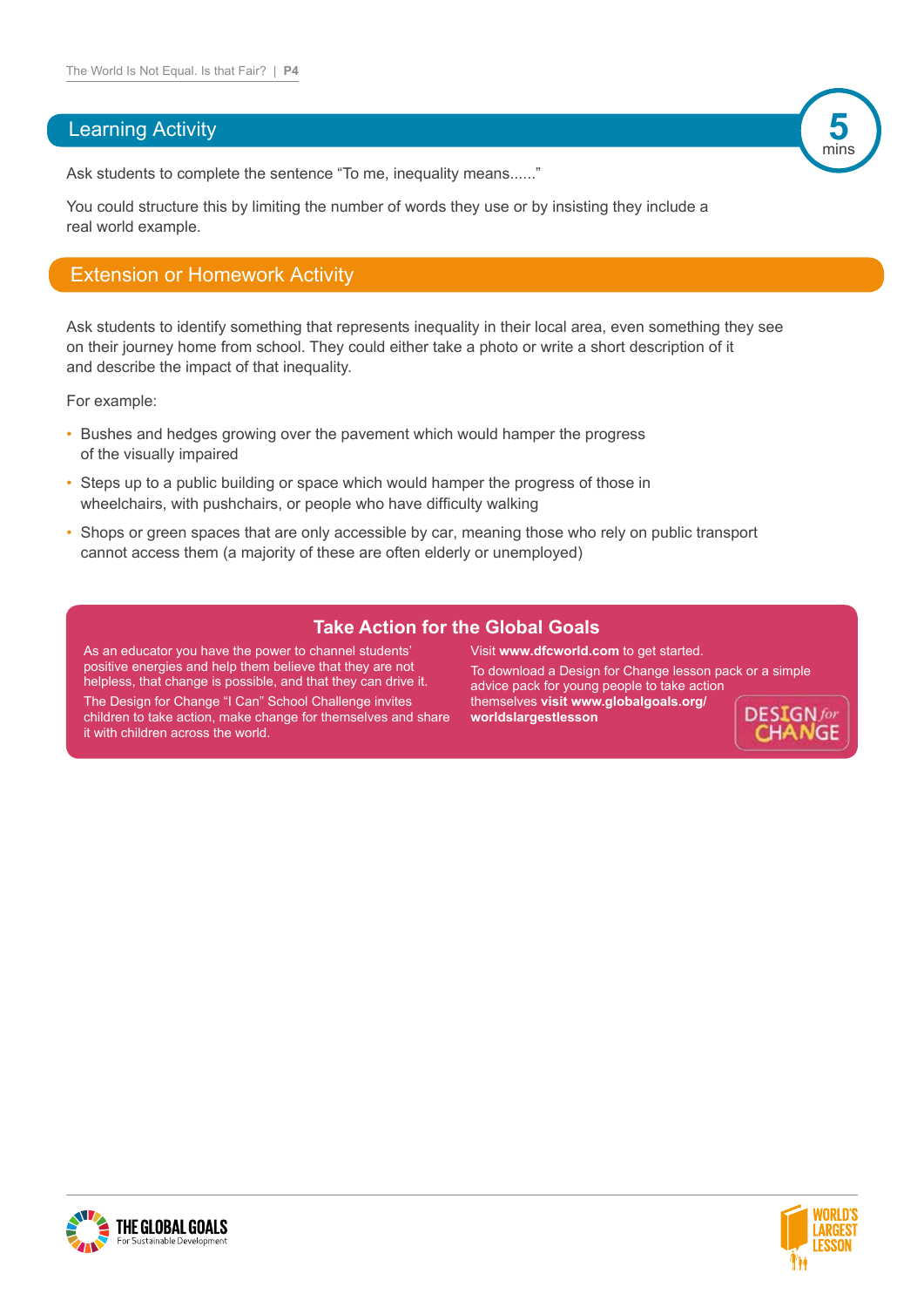# Important!

Before teaching this lesson you should check whether any of your students are affected by any of these inequalities. These are sensitive topics and in order to discuss them openly and happily you need to make sure the classroom is a 'safe' environment for all of your students.

This lesson is an introduction to some of the many types of inequality that exist in the world. It can be easy to fall back on stereotypes when describing these situations. Try to actively deconstruct any stereotypes as this will "steer" students away from falling back on them. Remind them that there is a lot of complexity to why inequality exists and what it is like for people to live with.

As you teach this lesson, and especially as you cover the true and false learning activity, make sure you explain that these inequalities exist because systems are discriminatory against the poor, minority groups, people with disabilities, women, the elderly and other groups in societies.

Ensure that students do not attribute inequality to inferiority or stereotypes.

Make sure that when you describe or discuss these discriminatory systems you make it clear that there are many positive facts and achievements amongst people who are part of historically marginalised groups.

We aim that all students internalize their strengths and reject all inequalities as unjust and unfair.



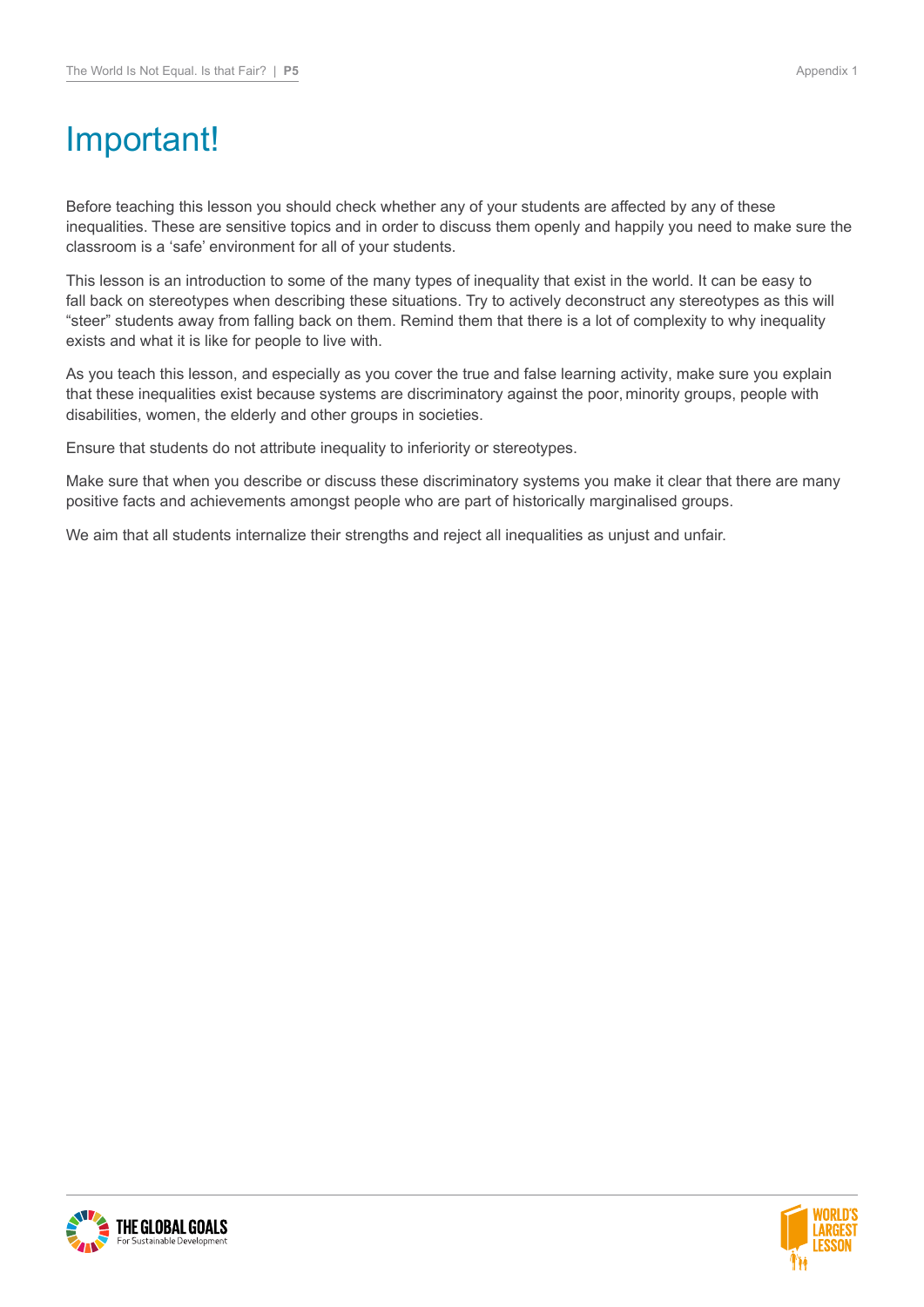# How I teach students about equality: only Smarties have the answer

*Agnes Arnold-Forster shares her best lesson, engaging young pupils in debates about injustice and equality with the help of chocolate treats.*

Anyone with experience of working or living with children will know their ability to detect injustice is highly developed – "but it's not fair" is a regular refrain. However, we rarely ask them to channel this natural flair for fairness into productive and critical discussion about the nature of equality, what constitutes fair treatment, and who gets to define such standards.

I recently taught four small groups of year 5 and 6 pupils from two schools in Romford as part of the [Brilliant Club](http://Brilliant Club), a non-profit organisation that trains and places PhD students in non-selective state schools and sixth-form colleges to deliver university-style tutorials to small groups of outstanding pupils. The aim is to widen access to top universities, increase aspiration and address educational disadvantages. As a PhD student, I had some experience of teaching 20-year-olds – who pose their own set of unique challenges – but none at all of attempting to engage nine- and 10-year-olds.

This lesson is based on a key stage 2 programme that explores multiple ways of thinking about fairness, equality and social justice. It is designed to be taught in the form of university-style seminars so we began by establishing some guidelines for how we would interact: respectful silence when someone else is speaking, disagreeing in a civil manner, and in this particular context I suggested that we did not need to put hands up to share our thoughts. That final privilege could easily be revoked, however, i students did not abide by the other rules.

I started the lesson by sharing out some sweets – best to be dictatorial about the type you use otherwise you open yourself up to a whole world of criticism. I chose Smarties. Some kids were given 15, others only one. I kept the majority for myself. Was this fair? They yelped in horror. I asked them to note down their feelings about their allotted quantity. Some were "upset", "sad," and "angry". Others were "pleased" and "happy." A pious few were "disappointed" that the distribution was unfair despite having done well themselves.

I asked how we might redistribute for it to be fair. They all agreed we should each get an equal number. So far, so predictable: fairness means equality. This simple format can also be used to test other ways of interpreting fair treatment. In what situations might inequality be a better approximation for fairness?

I divided the group down the middle – one side were "children" and the other side "adults". Who ought to get a greater share of the Smartie supply? Suggestions were varied, but most agreed that the children should get more because they wanted them more. Adults were interested in other things, like work and computers and their child's progress in school. Fairness might actually mean equal happiness, not equal distribution.

So I gave the "adults" money and set the high price of one Smartie for a penny. Cue outrage. If the children had no money, how could they be expected to pay?

We moved on to some more challenging scenarios. I made them all adults, but still only half had the money needed to purchase sweets. Was this fair? For the first time I was met with dissenting opinions. Some suggested that those with money might have worked for it, and were therefore more deserving. Others claimed that I had given out the money arbitrarily, and that we did not know whether they had worked hard, or just been handed an unfair advantage.

Some suggested that the Smarties should still be shared out equally, irrespective of spending power. Or perhaps there should be a minimum that everyone receives, with the lucky few being able to supplement his or her supply by buying extra?

These various Smartie-scenarios have some unsubtle parallels to real-life issues, and it took little provocation for students to make the links. We talked about childhood – their roles and responsibilities in society compared to that o their parents'. We discussed sacrificing your own happiness for the sake of group harmony and debated the value of work – whether it deserves reward. We talked about people's differing needs and wants, and about poverty. We also debated whether fairness was the most important aspect of society. Did making things fair sometimes compromise individual freedoms? Could we apply our small-group discussions to the wider world?

The point of this lesson is not to provide answers, but to provoke debate. This worked well with my students – they were voluble and enthusiastic. While sometimes discussion descended into slight chaos (no doubt energised by proximity to sugar) as volume increased and the not-talking-over-each-other rule was forgotten, this passion was productive and they were able to make extraordinarily sophisticated interpretations. Nonetheless, this lesson might be better suited to small groups rather than whole classrooms.

What is particularly interesting about this lesson is that it would probably follow a dramatically different course dependent on the school and the pupils in your class. Young students aren't unsocialised beings: they are informed by their particular social and cultural contexts – most obviously that of their parents. All of this came through in our conversations. Irrespective of circumstance, however, this lesson allowed students to talk about and question ideas and beliefs that they probably had not previously considered. They extrapolated from their own feelings of individual injustice an understanding about society as a whole. The lesson is just one way for them to have a go at constructing their own value systems and think about how that might conflict with what society imposes.



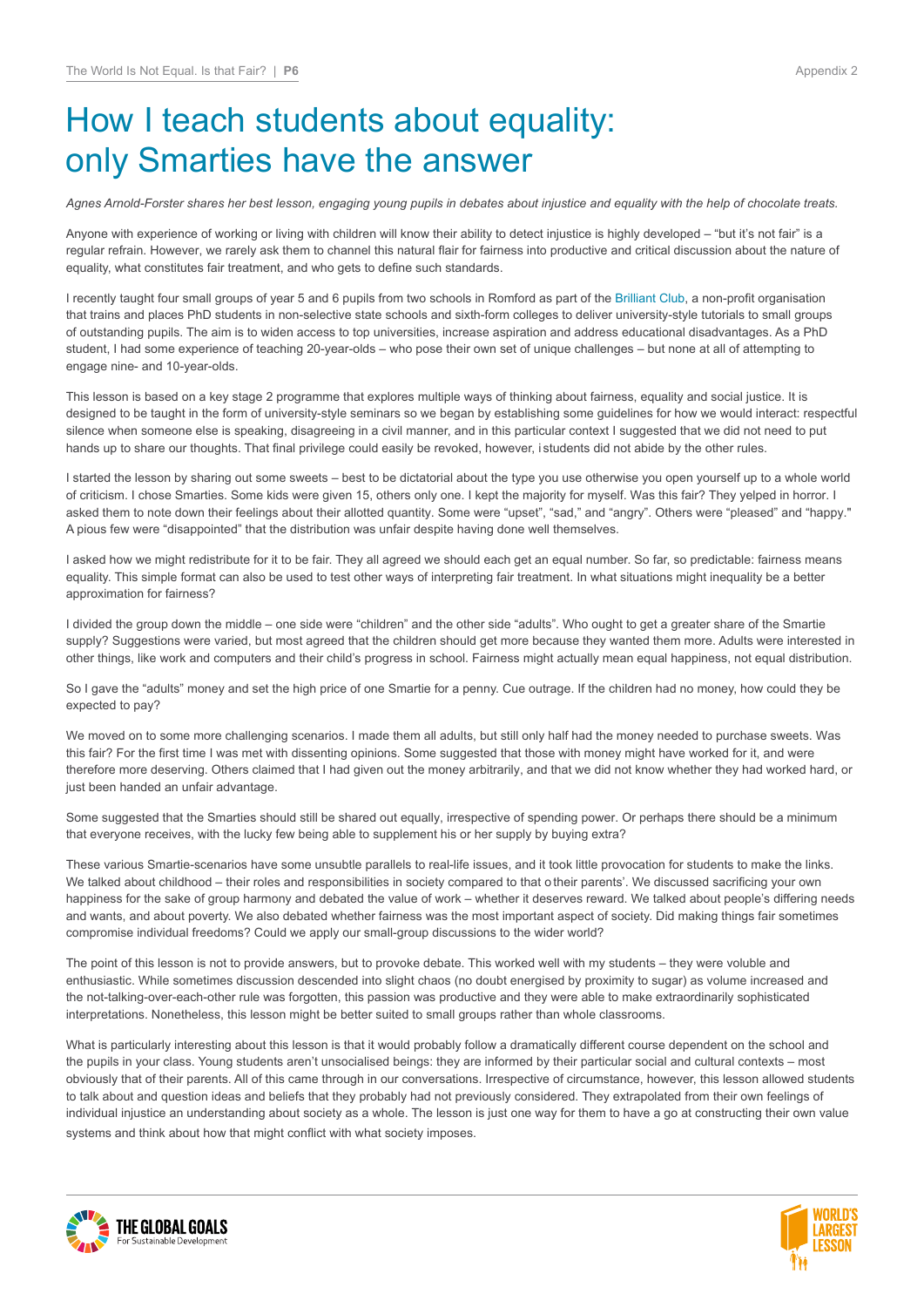# True or False?

- 1. The 85 richest people in the world have as much wealth as the poorest half of all humanity, 3.5 billion people.
- 2. In the USA, the average worth of white households in 2009 was \$113,149 compared to African American households at \$5,677 and Hispanic households at \$6,325.
- 3. 80% of people with disabilities live in less developed countries.
- 4. In most developed countries the unemployment rate for people with disabilities is at least twice that for those who have no disability.
- 5. In Latin America 80-90% of persons with disabilities are unemployed or outside the work force. Most of those who have jobs receive little or no pay.
- 6. By 2040, it is estimated that over 25% of Europeans are expected to be at least 65 years old.
- 7. In the UK the unemployment rate for people aged 16-24 is 14.4%. The overall unemployment rate is 5.7%.
- 8. Globally, women occupy less than a 25% of all seats in parliament.
- 9. In the UK twice as many women as men rely on state benefits.
- 10. In the UK two thirds of pensioners living in poverty are women.
- 11. In Europe, easy access to green spaces levels improves the health of poorer people by as much as 40%.
- 12. In the USA, people living close to public transport can access up to three times as many jobs.



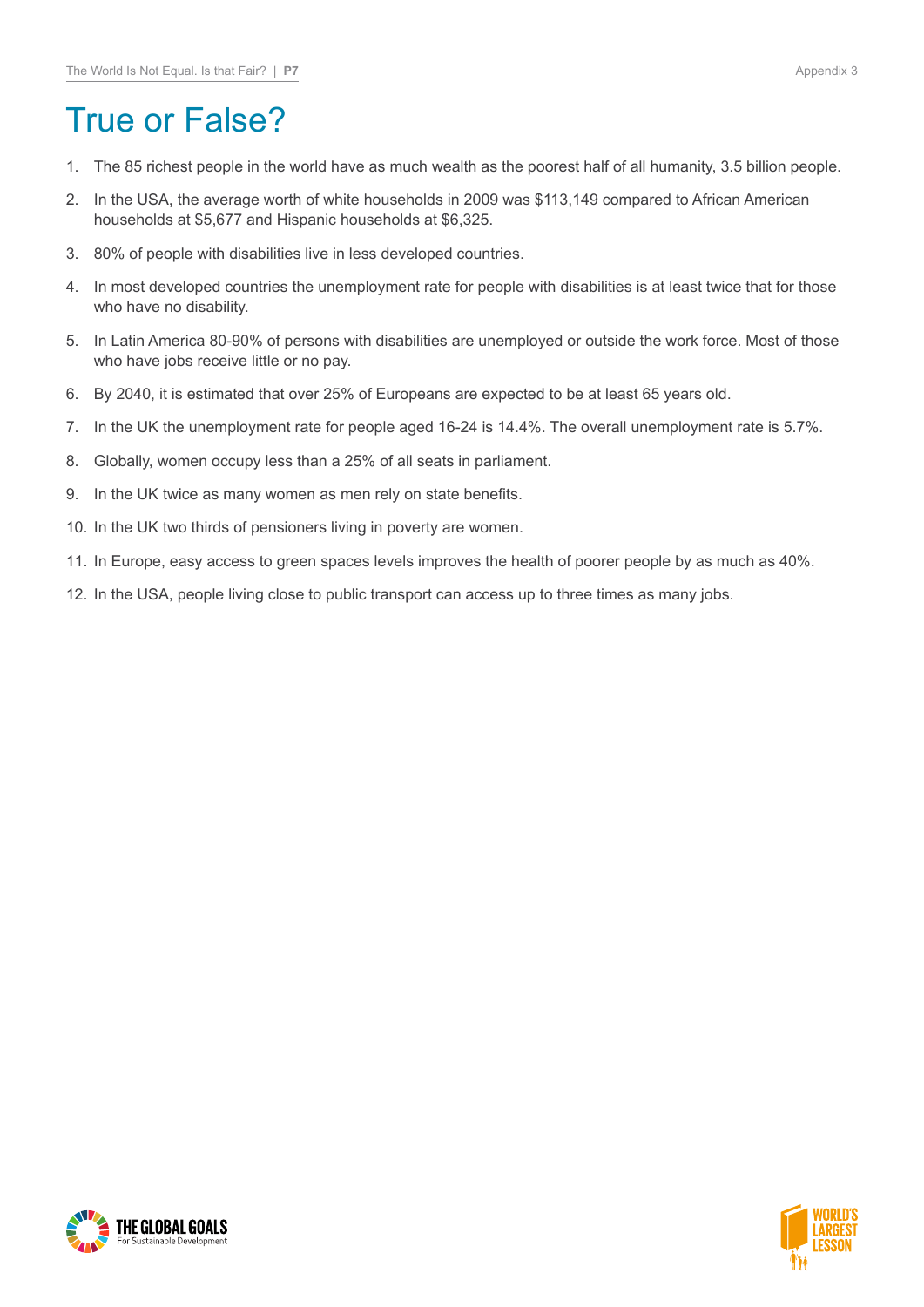# True or False?

*The 85 richest people in the world have as much wealth as the poorest half of all humanity, 3.5 billion people.*

**True.** From a report by Oxfam UK in 2014. You can read more from their report here: http://www.theguardian.com/business/2014/jan/20/oxfam-85-richest-people-half-of-the-world

*In the USA, the average worth of white households in 2009 was \$113,149 compared to African American households at \$5,677 and Hispanic households at \$6,325.* 

**True.** http://inequality.org/99to1/facts-figures/

*Eighty per cent of persons with disabilities live in less developed countries.* 

**True.** UN Development Program. http://www.disabled-world.com/disability/statistics/

In most developed countries the official unemployment rate for persons with disabilities of working age is at least twice that for those who have *no disability.*

**True.** Business Disability Forum. http://businessdisabilityforum.org.uk

*In Latin America about 80-90% of persons with disabilities are unemployed or outside the work force. Most of those who have jobs receive little or no monetary remuneration*.

**True.** World Bank, 'Disability and inclusive development: Latin America and the Caribbean', 2004.

*By 2040, it is estimated that over 25% of Europeans are expected to be at least 65.*

**True.** US Census Bureau, 2008. http://www.efa.org.uk/pages/older-people-global-perspective-.html

*In the UK the unemployment rate for people aged 16-24 is 14.4%. The overall unemployment rate now stands at 5.7% of the total working population.*

**True.** Office for National Statistics, 2015. http://www.theguardian.com/society/2015/feb/22/youth-unemployment-jobless-figure

*Globally, women still occupy less than 25% of all seats in parliament.*

**True.** Inter-Parliamentary Union, 2015. http://www.theguardian.com/global-development/datablog/2015/mar/08/international-womens-daynumber-of-female-lawmakers-doubles-in-20-years

*In the UK twice as many women as men rely on state benefits.* 

**True.** Mordaunt et al, 'One in Four', 2003.

*In the UK two thirds of pensioners living in poverty are women.*

**True.** Mordaunt et al, 'One in Four', 2003.



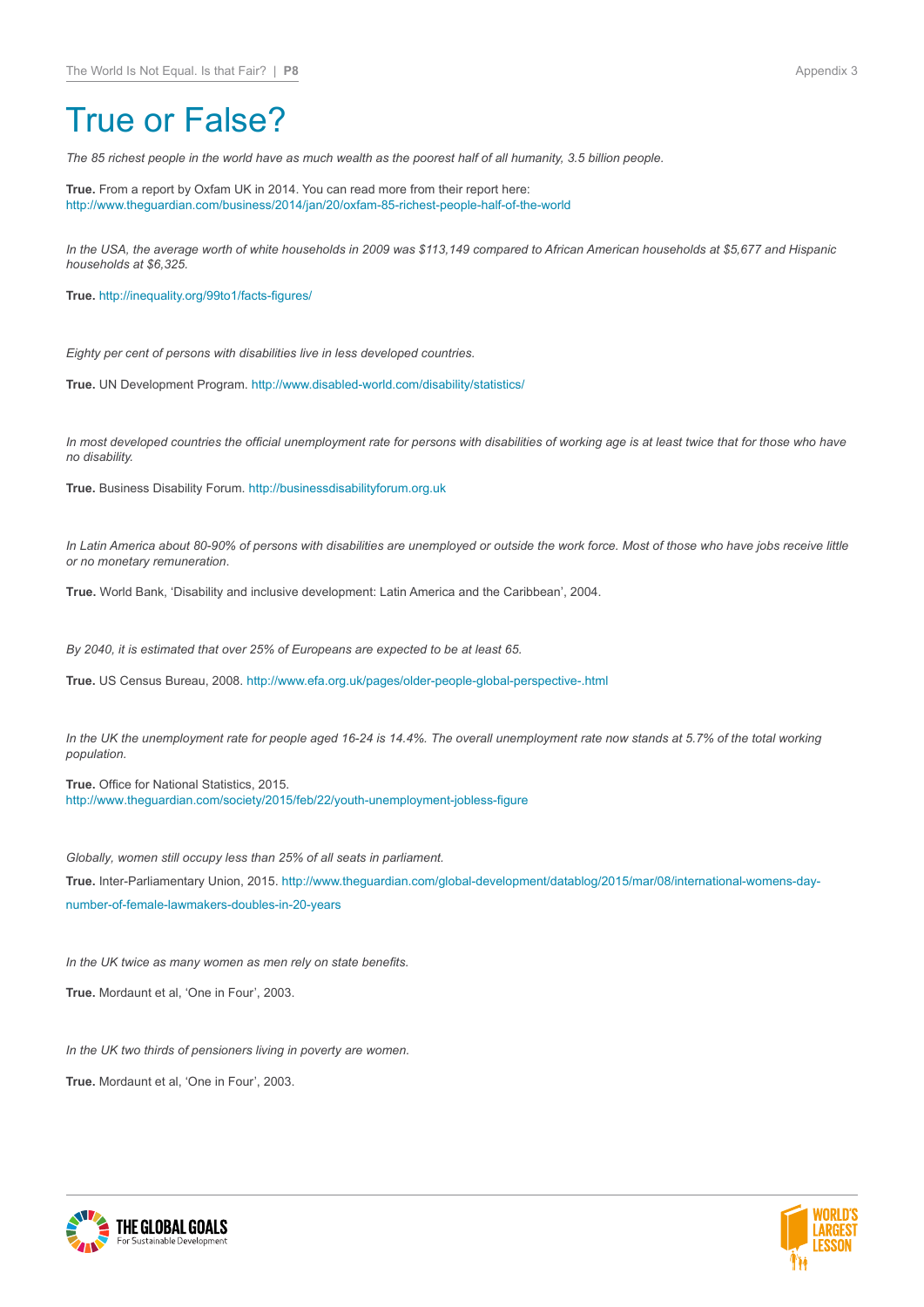*In Europe, easy access to green spaces levels off inequalities in health between the rich and poor by as much as 40%, when compared with those with poorer access to green spaces.* 

**True.** Centre for Research on Environment, Society and Health, 2015. http://fashion.telegraph.co.uk/article/TMG11551673/How-green-spaces-stop-the-wealth-gap-becoming-the-health-gap.html

*In the USA, people living close to public transport can access up to three times as many jobs per square mil*e.

**True.** American Public Transport Association, 2013.

http://www.apta.com/resources/statistics/Documents/NewRealEstateMantra.pdf



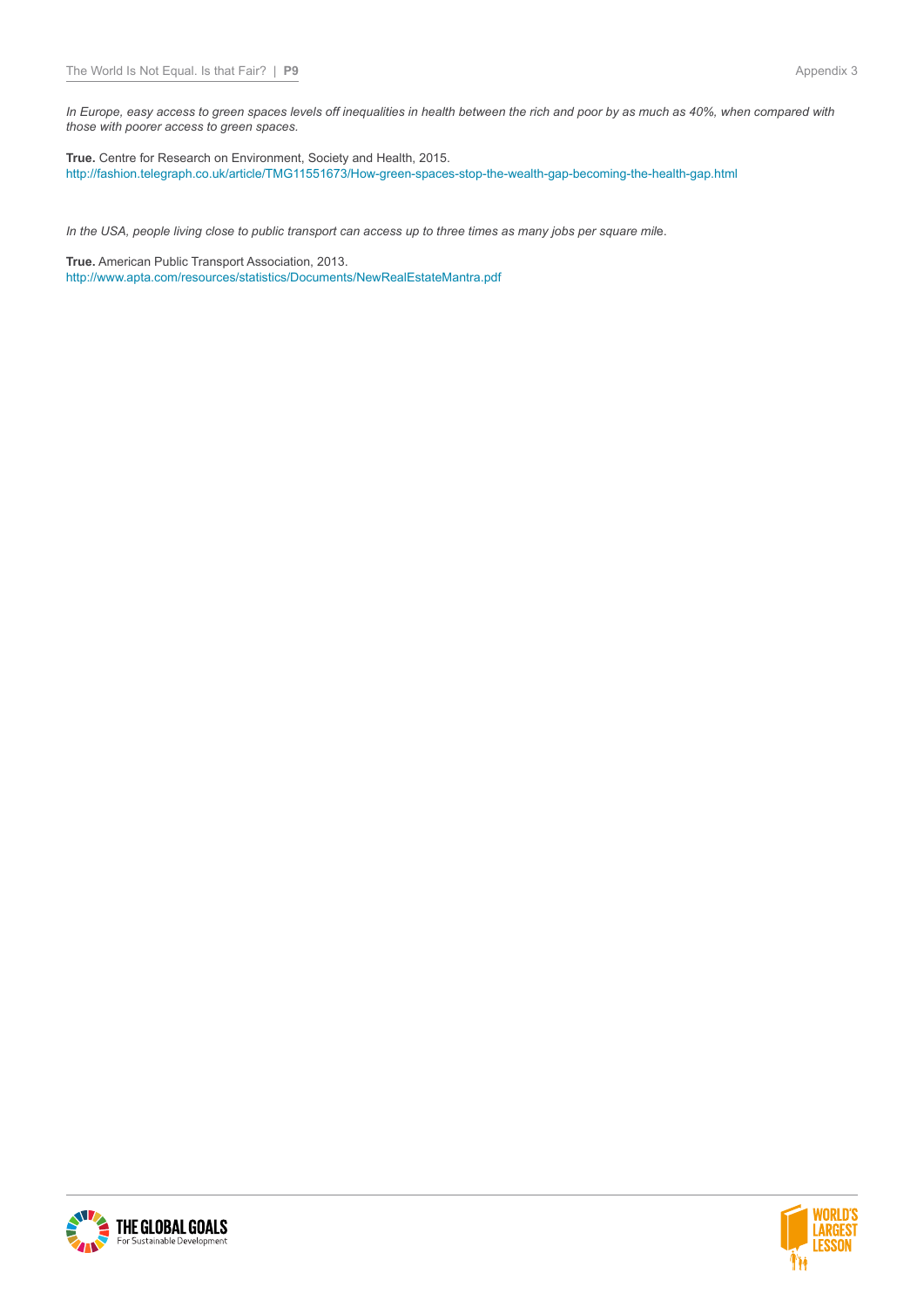I believe that equality for men and women is important because women make up half of all people but they are often paid less than men, less represented in governments and receive less education than men. Barriers to women's success need to be removed.

Lorenzo, Equality Campaigner

I believe that equality for people of all backgrounds and ethnicities is important because all people should have the same opportunities in life and know that they will be treated fairly and with respect regardless of where they come from, the colour of their skin or what they believe.

Hetty, Equality Campaigner



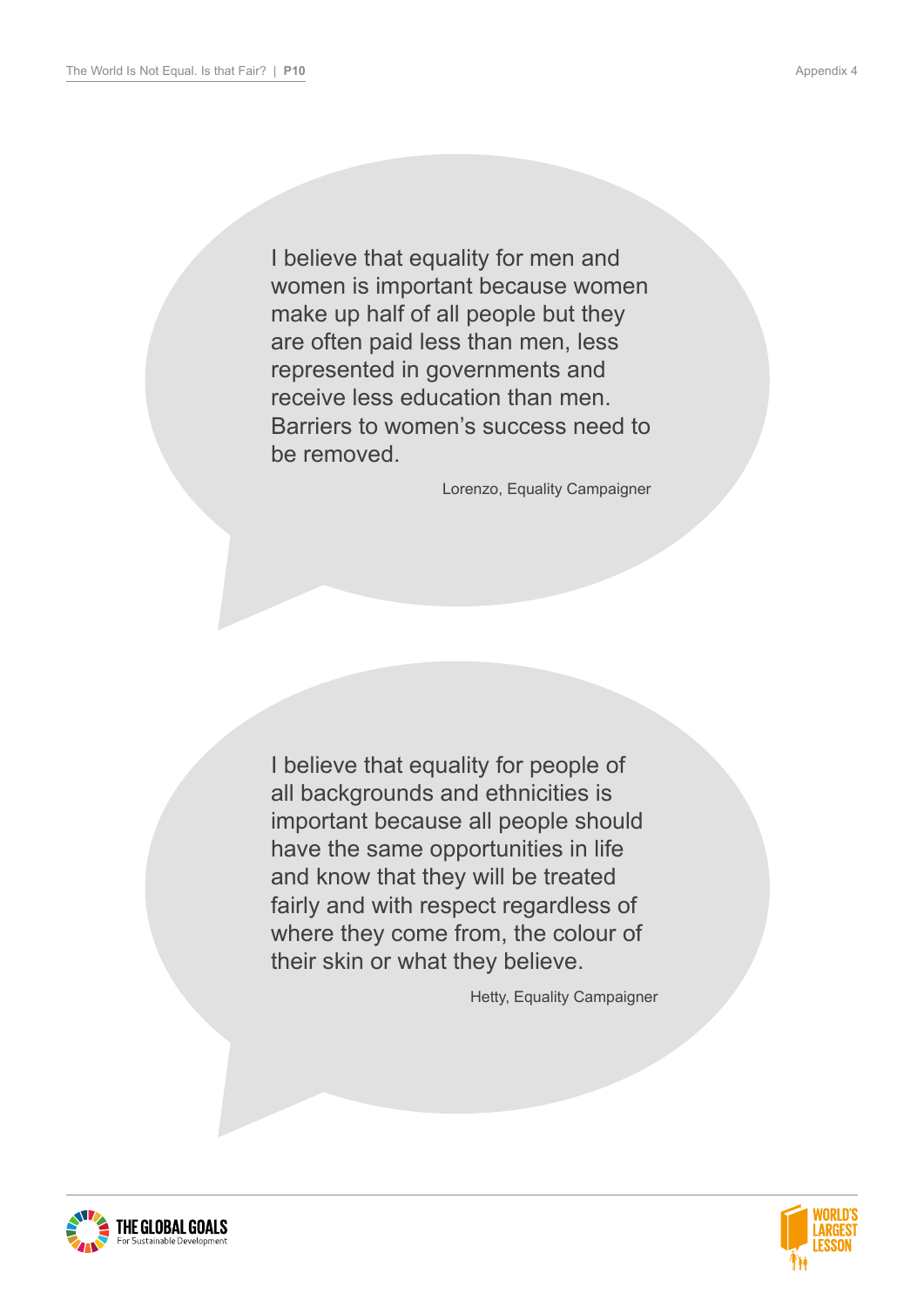I believe that equality for people regardless of whether they have a disability or not is important because everyone should be able to go to school and to work and to move freely around their local environment. All people can contribute to our society.

Chuck, Equality Campaigner

I believe that equality for people of all ages is important because people of all ages can contribute to our society and economy. Young and old have skills that we need. We need to provide opportunities for all people and make sure no one is excluded.

Sanjay, Equality Campaigner



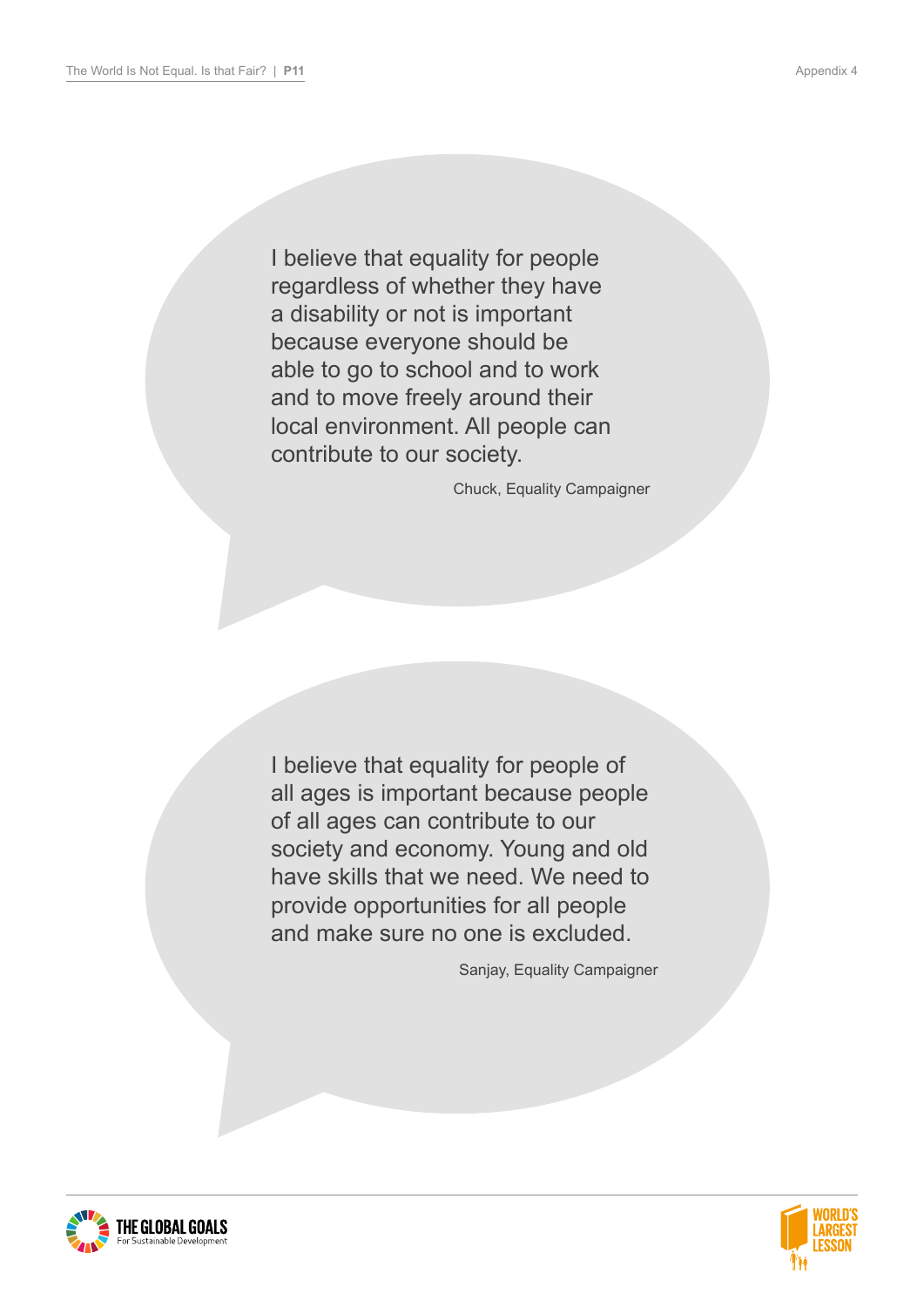I believe that equal access to education for all people regardless of who they are or where they live is important because everyone deserves the opportunity to learn and improve their lives, and it will benefit us all if everyone has basic skills and can contribute to our society and economy.

Isabella, Equality Campaigner

I believe that equal access to parks and green spaces is important because we all need places to relax, to exercise and to enjoy ourselves. These spaces shouldn't be restricted to the wealthy. Everyone benefits from a healthier and happier society. Bonus, green spaces help the environment too!

Mai, Equality Campaigner



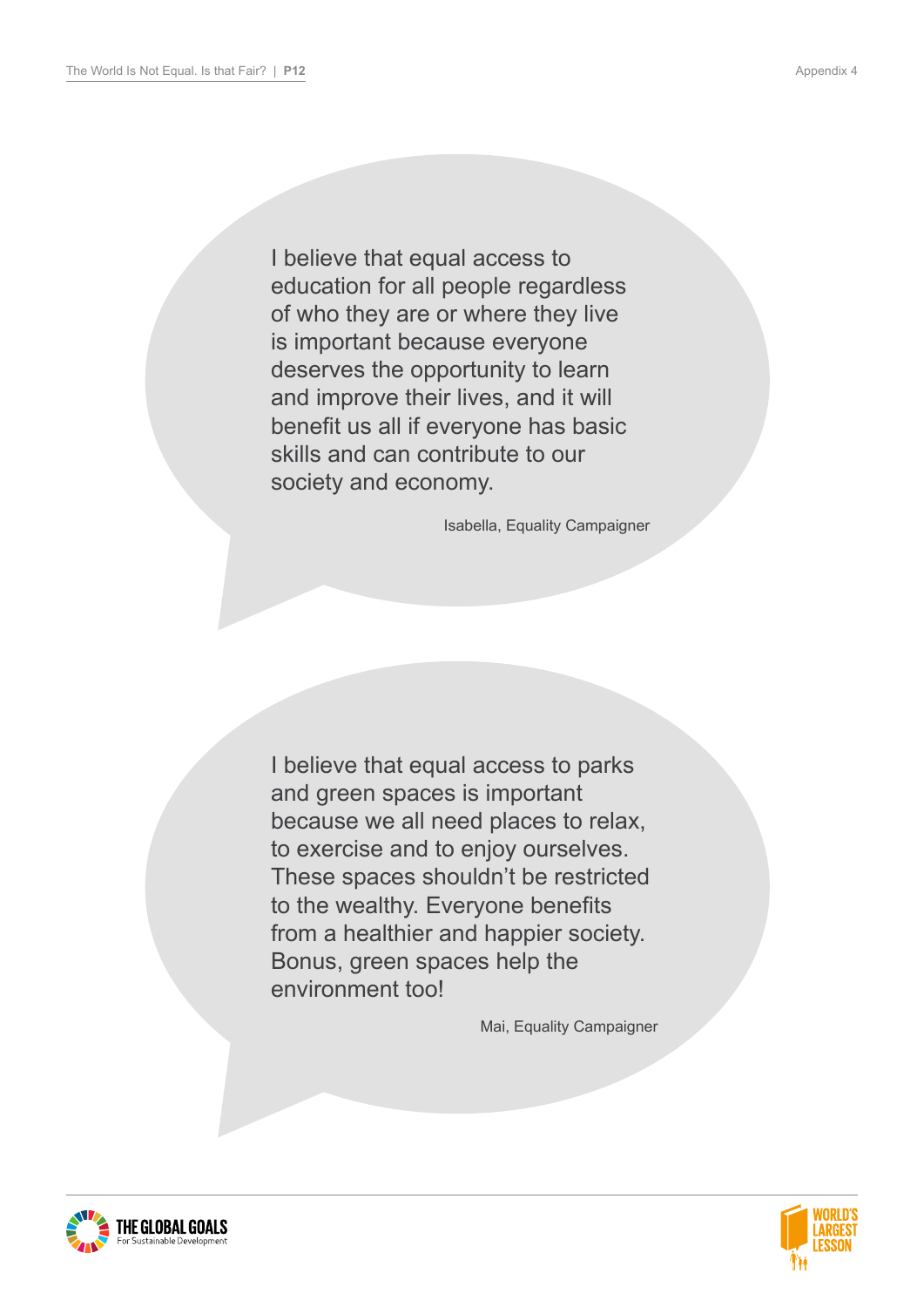I believe that all human beings are all born free and equal in dignity and rights. Everyone is entitled to all rights, without discrimination of any kind. This is what it says in the Universal Declaration of Human Rights and other international human rights laws. If we all respect each other's human rights then the world will be a much fairer place."

Marie, Equality Campaigner



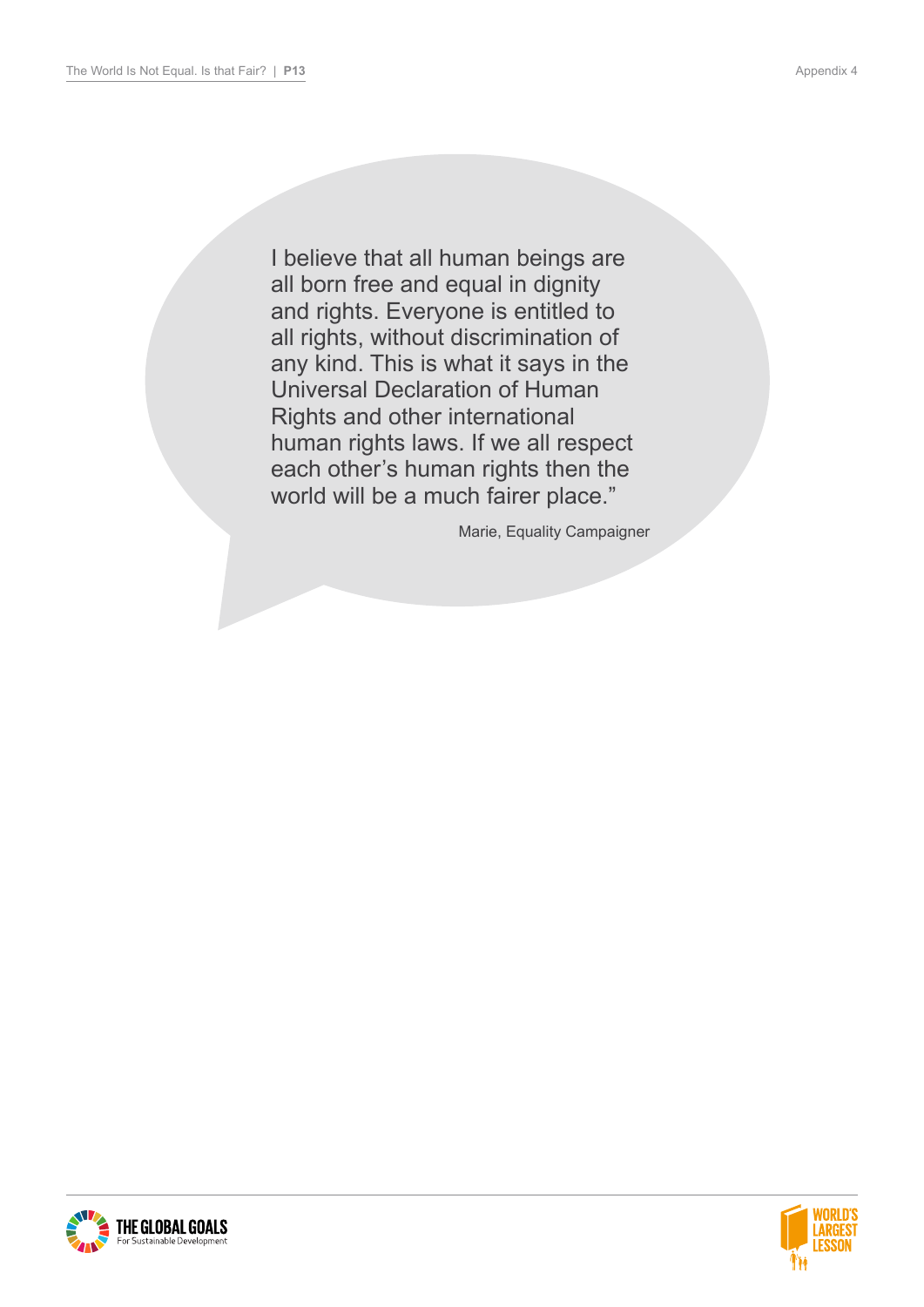# Gender Equality Fact Sheet

#### **Education**

All children have the right to quality education, without any form of discrimination. However, in reality girls do not have equal access to education gender gaps in access to education have narrowed, but disparities remain among regions in all levels of education, particularly for the most excluded and marginalized. There has been major progress across all developing regions in primary school attendance. However, girls continue to face barriers to schooling, particularly in Northern Africa, sub-Saharan Africa and Western Asia. Although more girls are now in school in sub-Saharan Africa, only 93 girls are enrolled in primary school for every 100 boys.

Access to secondary and university-level education remains highly unequal. Substantial gains have been made in Western and Southern Asia, though girls continue to be at a disadvantage in those regions. Disparities are greatest at the university level. In Southern Asia, only 77 girls per 100 boys are enrolled in tertiary education. The situation is most extreme in sub-Saharan Africa, where the gender gap in enrolment has actually widened from 66 girls per 100 boys in 2000 to 61 girls per 100 boys enrolled in 2011.

#### **Jobs**

Women's share of paid employment outside the agricultural sector has increased slowly from 35 to 40% between 1990 and 2010, though it remains under 20% in Western Asia, Northern Africa and Southern Asia.

Women still enter the labour market on an unequal basis to men, even after accounting for educational background and skills. They are often relegated to vulnerable forms of employment, with little or no financial security or social benefits, particularly in Western Asia and Northern Africa, where paid opportunities for women are limited.

Globally, women occupy only 25% of senior management positions.

Source: United Nations http://www.un.org/millenniumgoals/pdf/Goal\_3\_fs.pdf



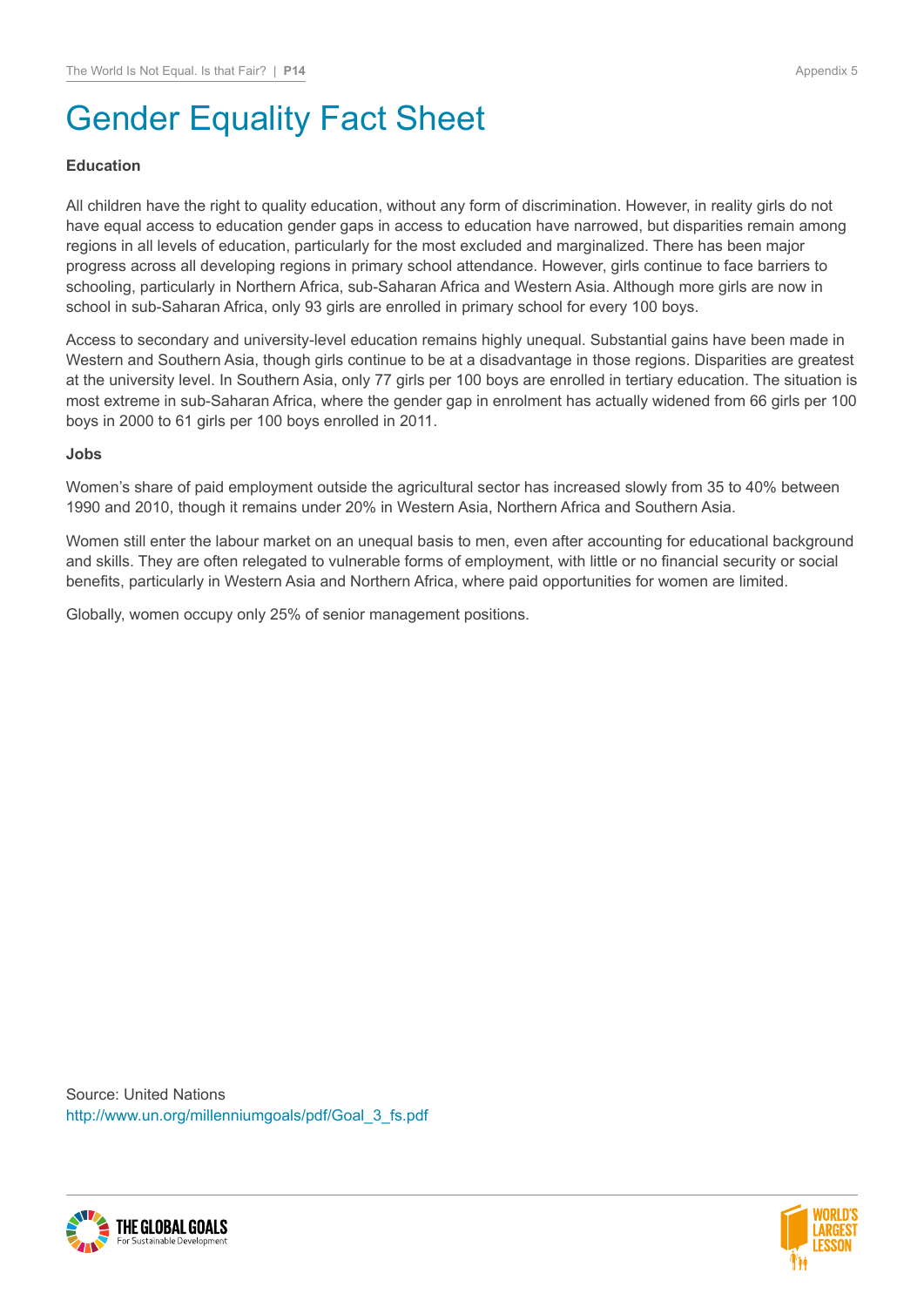# Age Equality Fact Sheet

Ageism is discrimination or unfair treatment based on a person's age. It can impact on someone's confidence, job prospects, financial situation and quality of life.

It can also include the way that older people are represented in the media, which can have a wider impact on the public's attitudes.

Older people may experience…

- Losing a job because of their age.
- Being refused interest-free credit, a new credit card, car insurance or travel insurance because of their age.
- Receiving a lower quality of service in a shop or restaurant because of the organisation's attitude to older people.
- Not being eligible for financial help due to age limits.
- Being refused a referral from a doctor to a consultant because you are 'too old.'
- Being refused membership to a club or trade association because of your age.

All of these situations are examples of ageism. You are protected against some of these situations by law, but not all of them.



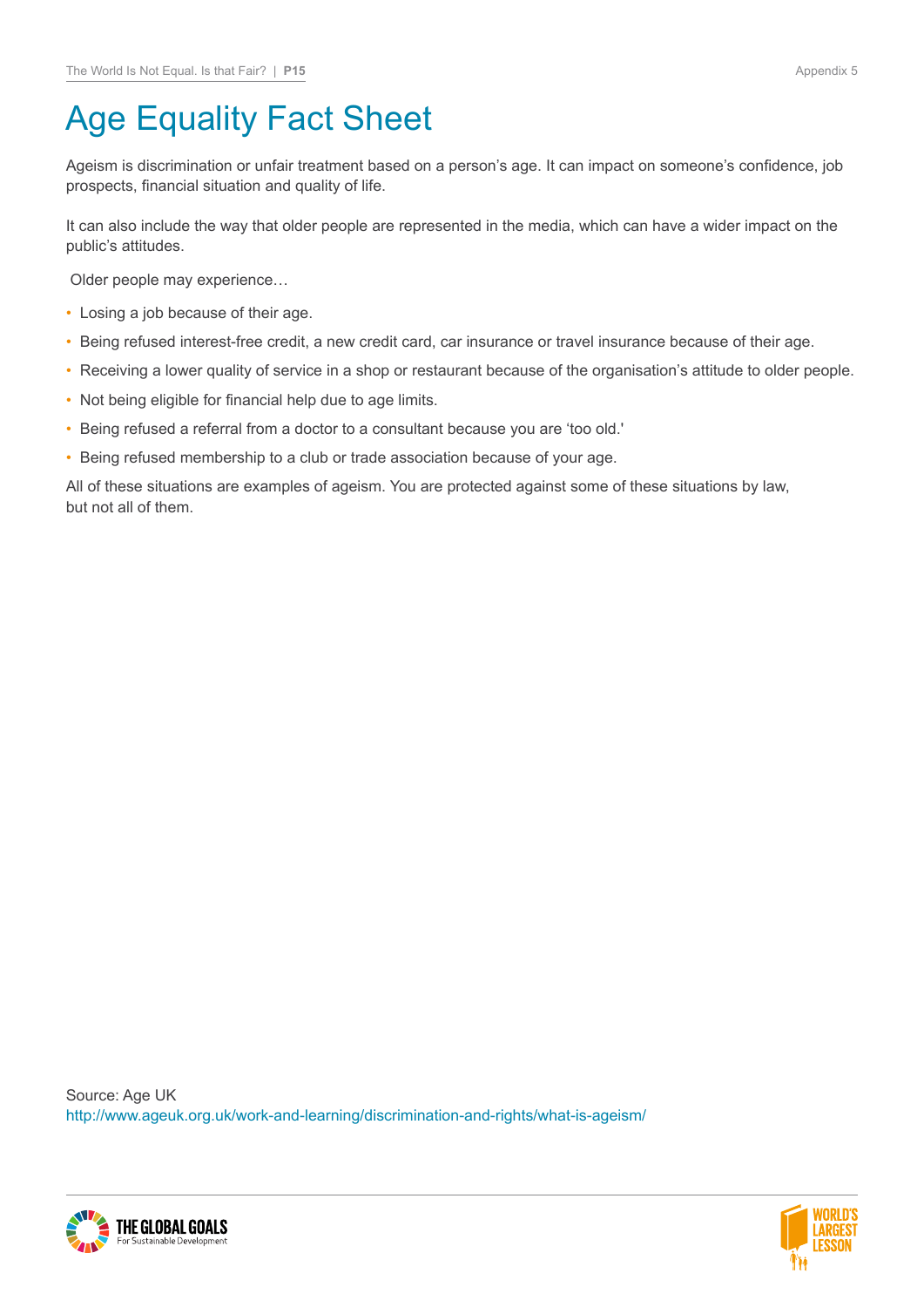# Ability Equality Fact Sheet

There are an estimated one billion disabled people worldwide, 80% of whom live in developing countries. International human rights laws make it clear that all people have the same human rights, regardless of ability or disability. However disabled people are commonly the poorest of the poor in society, experiencing social exclusion and discrimination at all levels.

People with disabilities represent 15% of the world's population.

#### **In education**

Disabled children and young people are some of the most disadvantaged and vulnerable people in society worldwide. They are often excluded from participation in social life and highly vulnerable to neglect and abuse. Disabled girl children are further marginalised within their families and communities and can face a double discrimination due to traditional gendered roles and responsibilities.

#### **In work**

Like all of us, people with disabilities need employment to earn a living, contribute to supporting their families and improve their self-esteem. Yet less than 20% of disabled people are currently employed.

#### **In society**

Inclusive education and inclusion through work are not enough by themselves to fully integrate people with disabilities into their communities. Access to information, leisure, buildings, and infrastructures are also important.

People with disabilities should be able to enter and move through their home, and also in public spaces and public buildings (libraries, polling stations, schools, sports ground, health centres, etc). An accessible environment is also beneficial to people with reduced mobility such as children and elderly people.

Source: Handicap International http://www.handicap-international.org.uk/what\_we\_do



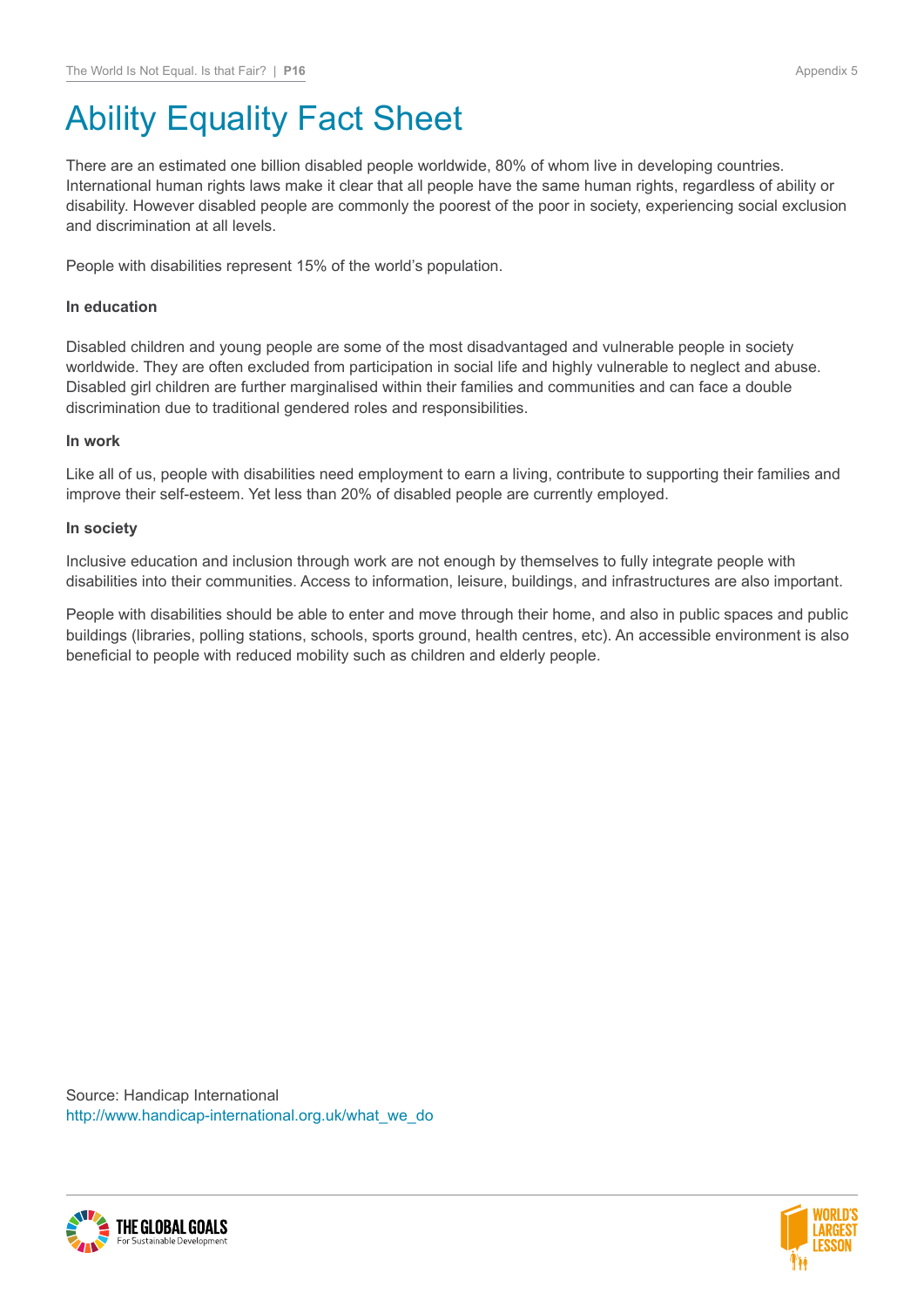# Race and Ethnicity Equality Fact Sheet

International human rights laws make it clear that all people have the same human rights, regardless of their ethnic or racial identity. However, ethnic inequality – the disadvantages felt by racial minority groups – persists across the globe.

#### **Less developed countries**

Across the world there is a link between ethnicity and occupation, with certain jobs not only viewed as low status, but also lower paid and with fewer rewards. The Indian caste system is an example. While the caste system has clearly changed over the past few decades – with the practice of extreme segregation associated with untouchability banned in 1950 – Dalits are still much more likely to clean toilets than other groups and very unlikely to cook for an upper caste Hindu.

In India, while poverty in general is declining, poverty rates are generally higher for certain groups, namely Adivasis (or 'tribal' people, 45% of whom live in poverty in rural areas and 27% in urban areas), Dalits (former untouchables, 34% of whom live in rural poverty and 22% in urban poverty) and Muslims (27% rural, 23% urban). The poverty rates among upper caste Hindus for 2011/12 were just 16% in rural areas and 8% in urban areas.

#### **More developed countries**

The economic and political problems caused by ethnic inequality are also apparent in other countries. In most European countries, new migrants often work in insecure or even exploitative conditions, and in low-paid jobs that the native-born population may deem too lowly to perform.

We do know that in the UK there is a 12% employment gap between white British and ethnic minority people. This amounts to around 500,000 "missing" workers in the UK labour market. Figures from the Department for Work and Pensions show a jobless rate of 45% in 2013 for young black, Pakistani and Bangladeshi workers, with a figure of 19% for white people. Other European countries are experiencing similar challenges, whether in terms of low wages and discrimination towards new migrants, or the continuing effects of this discrimination on second and now even third-generation European-born ethnic minorities.